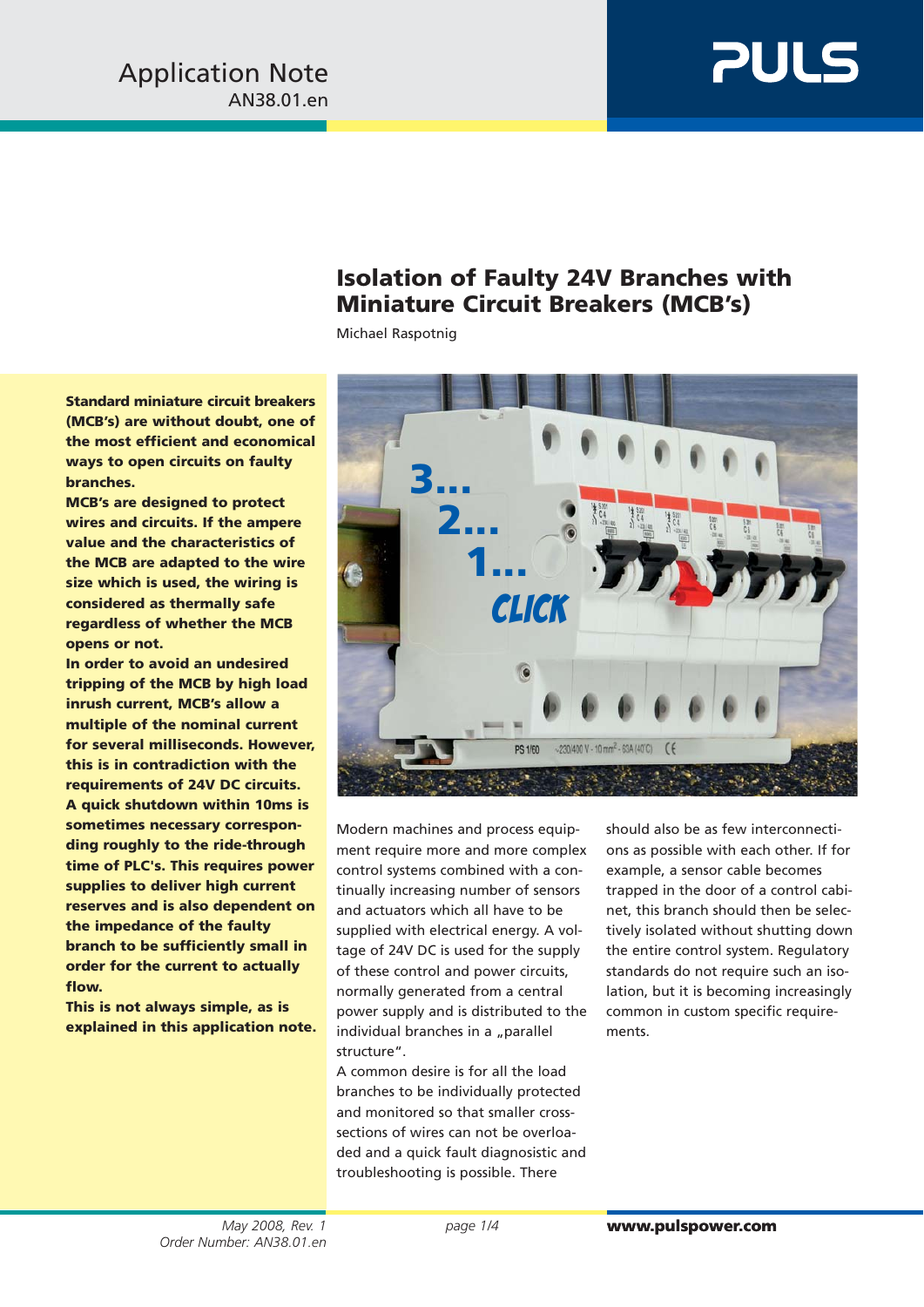#### **Quick release current from MCB's**

| Characteristic | Electromagnetic tripping current<br>(multiples of the nominal current) |  |                |  |  |  |  |
|----------------|------------------------------------------------------------------------|--|----------------|--|--|--|--|
|                | with <b>AC</b>                                                         |  | with <b>DC</b> |  |  |  |  |
| A              | $2$ to $3$                                                             |  | 2 to 4.5       |  |  |  |  |
| в              | $3$ to 5                                                               |  | 3 to 7.5       |  |  |  |  |
| C              | 5 to 10                                                                |  | 5 to 15        |  |  |  |  |
|                | 10 to 20                                                               |  | $10$ to $30$   |  |  |  |  |

#### **Circuit breakers**

The simplest and most cost-effective method of protection is to use standard miniature circuit breakers (MCB's). These devices have an electromagnetic and thermal shutdown mechanism. The electromagnetic trigger value is described by using the characteristic of the MCB and there is a choice of four sensitivity categories (characteristic A to D). It is a fact that the known quick release currents only apply with AC current and can not be overlooked. In the case of DC current, the upper limit of the bandwidth of the characteristic must be adjusted by a factor of 1.5 according to the manufacturer's specifications. In practice, MCB's with B and C Characteristic are most commonly used. The A Characteristic is too quick and the D Characteristic is unnecessarily sluggish. It also does not matter if the MCB is loaded with nominal current before activation or if it was without current.

The thermal trigger mechanism is the same for all four categories. According to the characteristic curves of the MCB manufacturers, it can take between 20 seconds and 30 minutes with 1.5 times nominal current until the MCB opens the circuit.

These high currents which are required for a quick shutdown make particular demands on the power supplies with regards to the over-current capabilities. The electronic current limiting that is built into power supplies does not normally allow much more continuous current than nominal current.

### **Peak current capability of power supplies**

High dynamic peak currents and a continuous current flow during overload conditions have always been important features with PULS power supplies. This was further improved by the BonusPower® function in the latest generation of devices. An additional advantage of the PULS units are the large-sized output capacitors. These provide temporary additional high currents which help to activate MCB's. Although the output capacitors are partially discharged during this process, this should not cause any more interference in the event of a fault as they are only discharged for a few milliseconds. These measures often avoid oversizing of the power supplies which would otherwise be necessary.



*Tripping Characteristic of MCB's Source: ABB-Stotz-Kontakt Catalog SK4.*

Load

MCF

#### **Fault circuit impedance**

The impedance of the faulty circuit is very important and is often critical. The best current reserve in the power supply unit does not help if Ohm's law does not permit current flow. Wire resistance has the greatest influence and is often underestimated. The influence of the wire resistance is best described in the following typical example:

A display panel with a power consumption of 5.5 A is located 30m (total wire length of 60m) from the control cabinet. The panel builder uses a 10A power supply, a wire with a cross section of 1mm<sup>2</sup> and a 6A MCB with a C Characteristic to protect the wire and the display.

Calculation of the fault circuit impedance:

- Power supply unit (internal R) =  $30 \text{m}\Omega$
- $-$  Connectors etc  $= 20 \text{m}\Omega$
- $-MCB's$  =  $20m\Omega$
- $-$  Short circuit (in the device) = 45m $\Omega$
- $-$  Line 50m 1mm2 (18 mΩ/m) = 1080mΩ **Total =1195mΩ**
- 
- 

































The resistance limits the current flow. Not more than the following current can flow in the event of a fault: I=U/R= 24V/1.195Ω = 20A

Power Supply

**DC** 

 $AC$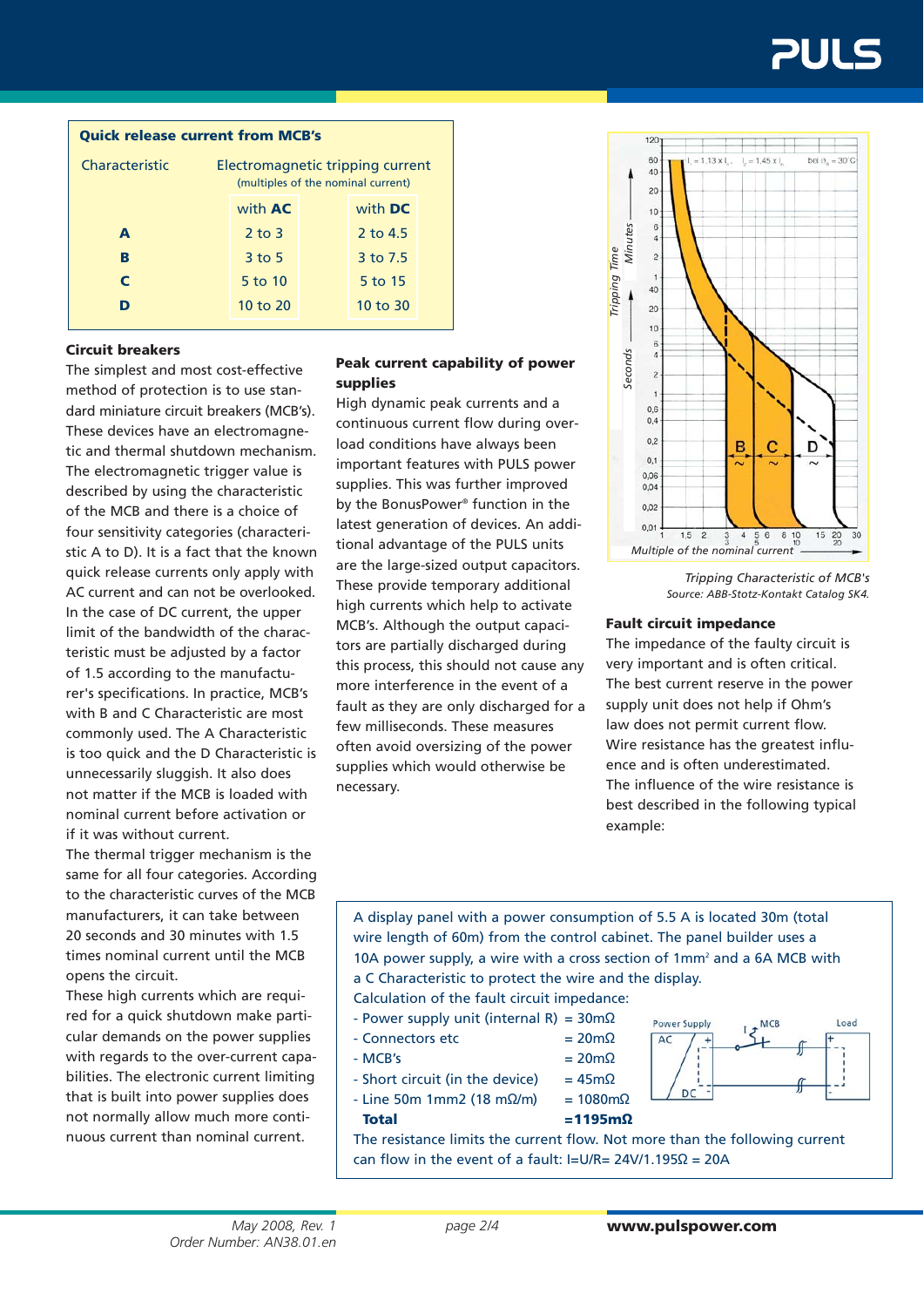The 20A corresponds to 3.3 times the nominal current of the 6A MCB. The activation characteristics show that it can take between 4 and 20 seconds until the 6A MCB activates. This is provided that the power supply can deliver at least a current of 20A. A power supply that could deliver more current than the 20A (e.g. the 6 times nominal current) is of little use in this situation. As can be seen, it is virtually impossible to achieve a quick activation (within 10ms) with this length of cables. The only two possible ways to remedy this would be to use an electronic protection circuit (which are significantly faster and more precise) or to increase the wire cross-section. However, this involves significantly higher costs and expenditure.



*Tripping Characteristic MCB, 6A C Characteristic*

#### **Case A: Long wires length increases resistance and limits the current flow**

Typically the resistance of the wire causes the most problems. In comparison to 230 VAC applications, where MCB's are most commonly used, the voltage of just 24V has significantly less "power" to "press" the current through the wire. If it is assumed that the power supply can deliver the required current, the maximum wire length depending on the wire crosssection can be determined via the resistance and the Ohm's law.

In the table below, 15 times the nominal current is adopted as the required current with the C Characteristic and 7.5 times with the B Characteristic MCB's. This represents a worst-case scenario. If this wire length is not exceeded and the required current is available, a quick shutdown can be ensured.

| <b>MCB</b> | <b>Required</b> | Maximum wire lengths *) |                   |                       |                       |                   |  |
|------------|-----------------|-------------------------|-------------------|-----------------------|-----------------------|-------------------|--|
|            | current         | $0.75$ mm <sup>2</sup>  | 1mm <sup>2</sup>  | $1.5$ mm <sup>2</sup> | $2.5$ mm <sup>2</sup> | 4mm <sup>2</sup>  |  |
|            |                 |                         |                   |                       |                       |                   |  |
| $C-2A$     | 30A             | 33.0 <sub>m</sub>       | 44.0 <sub>m</sub> | 66.0 <sub>m</sub>     | 110 <sub>m</sub>      | 176 <sub>m</sub>  |  |
| $C-3A$     | 45A             | 22.0 <sub>m</sub>       | 29.3 <sub>m</sub> | 44.0m                 | 73.3m                 | 117m              |  |
| $C-4A$     | 60A             | 16.5m                   | 22.0 <sub>m</sub> | 33.0 <sub>m</sub>     | 55.0 <sub>m</sub>     | 88.0 <sub>m</sub> |  |
| $C-6A$     | 90A             | 11.0 <sub>m</sub>       | 14.7 <sub>m</sub> | 22.0 <sub>m</sub>     | 36.7m                 | 58.7m             |  |
| $C-8A$     | 120A            | 8.3 <sub>m</sub>        | 11.0 <sub>m</sub> | 16.5m                 | 27.5m                 | 44.0m             |  |
| $C-10A$    | 150A            | 6.6 <sub>m</sub>        | 8.8m              | 13.2 <sub>m</sub>     | 22.0 <sub>m</sub>     | 35.2 <sub>m</sub> |  |
| $C-13A$    | 195A            | 5.1 <sub>m</sub>        | 6.8 <sub>m</sub>  | 10.2 <sub>m</sub>     | 16.9 <sub>m</sub>     | 27.1 <sub>m</sub> |  |
| $C-16A$    | 240A            | 4.1 <sub>m</sub>        | 5.5 <sub>m</sub>  | 8.3 <sub>m</sub>      | 13.8 <sub>m</sub>     | 22.0m             |  |
|            |                 |                         |                   |                       |                       |                   |  |
| $B-6A$     | 45A             | 22.0 <sub>m</sub>       | 29.3 <sub>m</sub> | 44.0m                 | 73.3m                 | 117m              |  |
| $B-10A$    | 75A             | 13.2 <sub>m</sub>       | 17.6m             | 26.4m                 | 44.0m                 | 70.4m             |  |
| $B-13A$    | 98A             | 10.2 <sub>m</sub>       | 13.5m             | 20.3 <sub>m</sub>     | 33.8m                 | 54.2m             |  |
| $B-16A$    | 120A            | 8.3 <sub>m</sub>        | 11.0 <sub>m</sub> | 16.5m                 | 27.5m                 | 44.0m             |  |
| $B-20A$    | 150A            | 6.6 <sub>m</sub>        | 8.8m              | 13.2m                 | 22.0 <sub>m</sub>     | 35.2m             |  |
|            |                 |                         |                   |                       |                       |                   |  |

\*) Do not forget that two wires are needed to supply a load. The distance (cable length) is usually only half the total wire length.